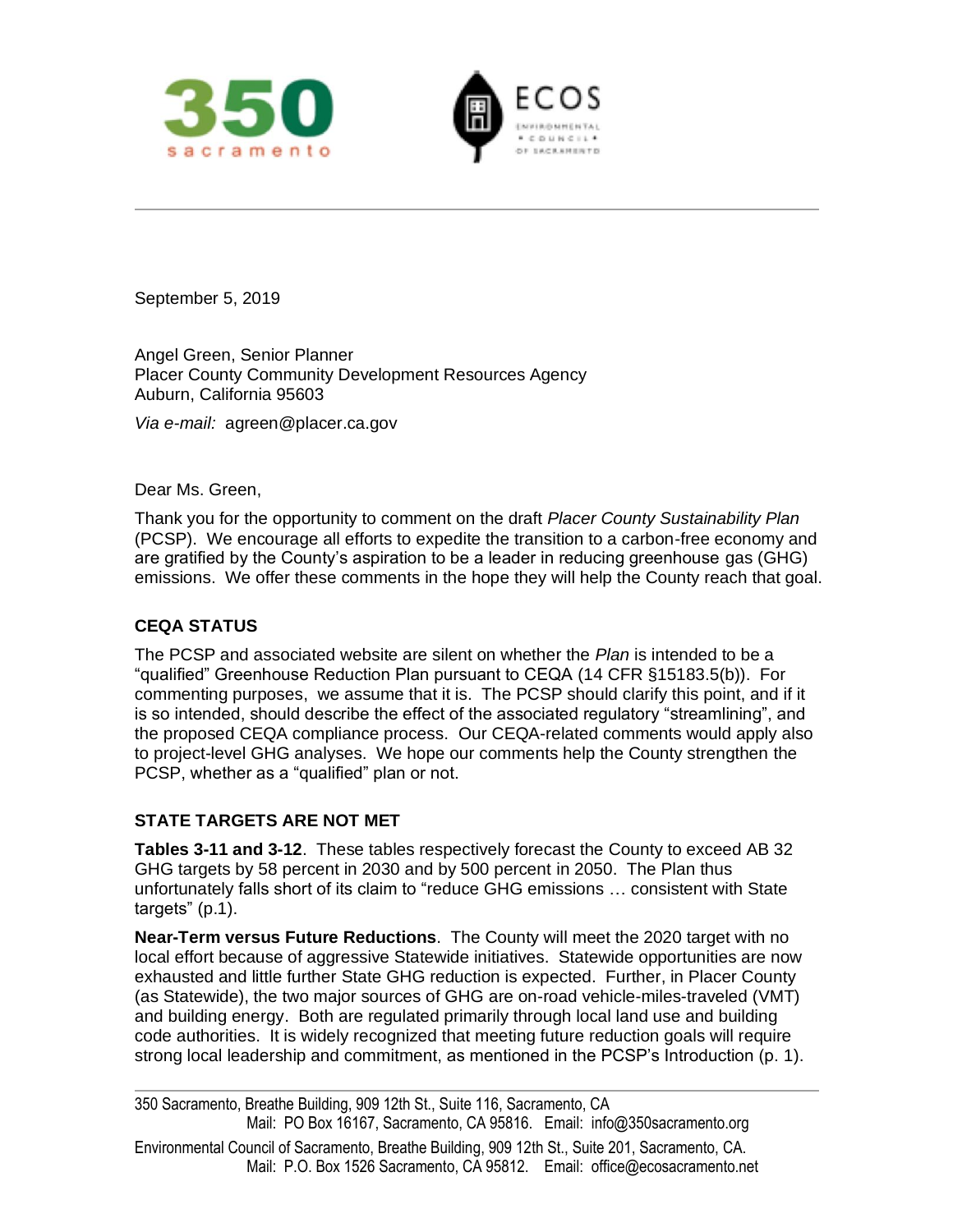**County Commitment to GHG Reduction**. The California Supreme Court has recognized that "*Local governments…bear the primary burden of evaluating a land use project's impact on greenhouse gas emissions.*"<sup>1</sup> The failure to meet the 2030 and 2050 goals by very large margins is related to the County insufficiently addressing GHG emissions. Since on-road transportation is the largest emitting sector, effective use of land use authority to curb inefficient development patterns is crucial for the County to do its share to reduce GHG emissions. PCSP Measures T-3 and T-10 articulate the principles, which the County needs to require rather than "encourage" or "promote".

**Table 4-4.** The "Actions'" identified in this table don't correlate with the "Community Reduction Strategy" categories presented later in Chapter 4 and in the Appendix F, "Implementation Matrix". The Table 4-4 groupings should be correlated with the Strategies/Action Items referenced elsewhere.

**Table 4.6**. The conclusion associated with Table 4-6, that, "*The County is on a trajectory to meet its per-capita targets in 2030 and 2050*" conflicts with the Table, which shows the County will miss both goals. Figure 4-1 demonstrates the trajectory is alarming.

# **TARGETS NEED FURTHER ANALYSIS**

The Countywide 2030 and 2050 *per capita* targets are derived directly from CARB's Statewide targets without modification or explanation, and would also comprise thresholds of significance for project-level CEQA compliance. This appears inconsistent with judicial guidance. Using a statewide criterion requires substantial evidence and explanation to substantiate an assumption that the level of effort required in a Statewide context will suffice for a specific project; and a greater degree of GHG reduction may be needed from new land use projects than from the economy as a whole.2 For example, application of the targets is not projected to bring the County into compliance with State 2030 and 2050 goals.

Re targets, Tables 3-9 and 3-10 confusingly have the same heading.

# **GHG-1 CARBON OFFSET PROGRAM**

**Strategy GHG-1** proposes a carbon offset program which would be credible (as defined), used only after application of all feasible onsite mitigation, and compatible with regional plans. Offsets can be an effective part of a successful mitigation plan, and we support the proposed criteria. "Feasible" mitigation includes land use decisions in the County's purview to reduce VMT. Projects which unnecessarily generate VMT result in structural, long-term harm not amenable to short-term offset-mitigation. In addition, State climate policy is premised on reduction of GHG via local land use decisions. SB 375 instructs that GHG reductions are to result from efficient development and transportation patterns. CARB's *Scoping Plan* notes local government's central role in developing, "land use plans with more efficient development patterns that bring people and destinations closer", and its SB 375 staff report states SB 375's targets should be "achieved predominantly through

1 *Center for Biological Diversity v. California Dept. of Fish and Wildlife* (2016) 62 Cal.4th 204

2 *Center for Biological Diversity supra*. *Sierra Club v County of San Diego* (2018) Cal App.4th.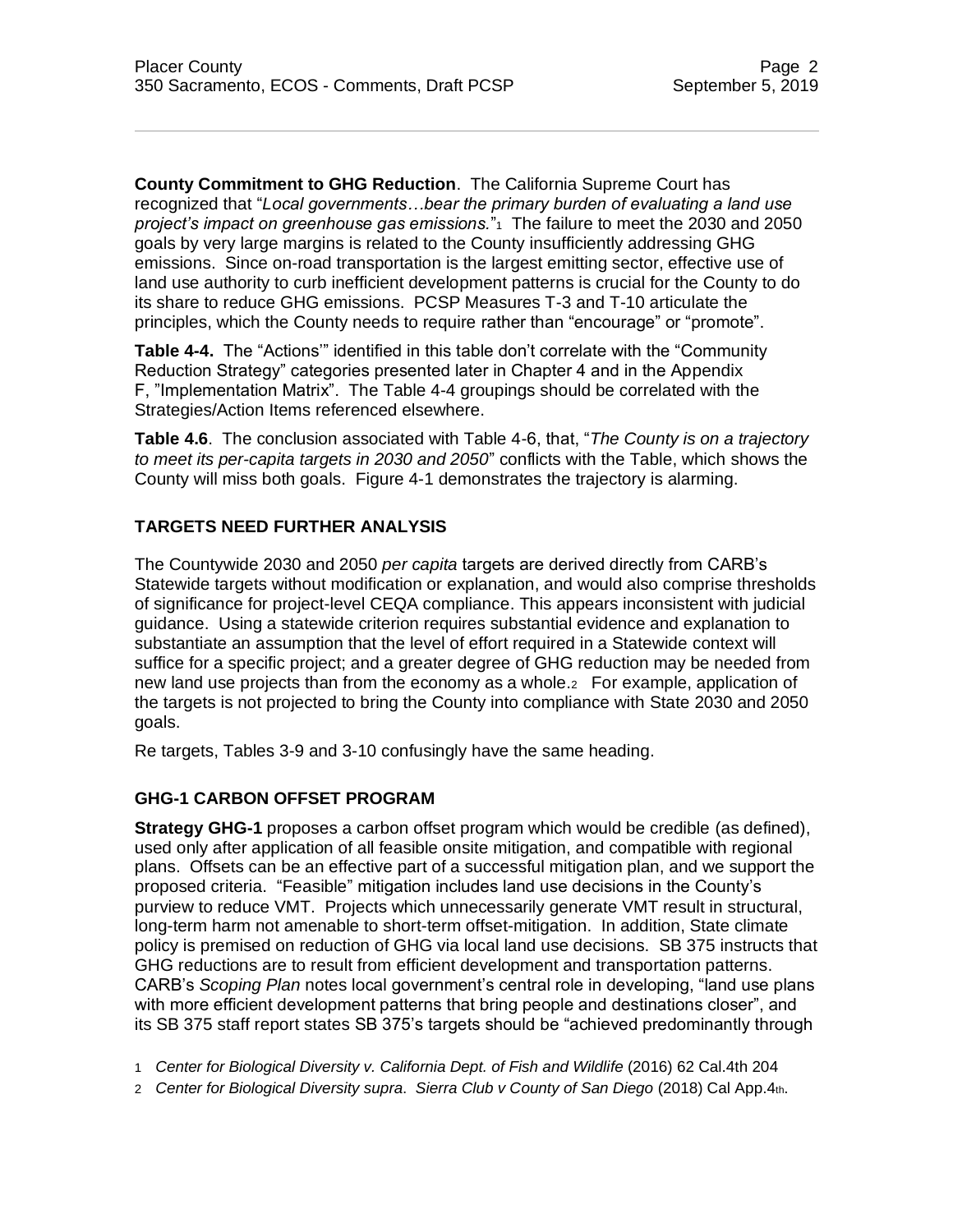strategies that reduce" VMT. One regional plan with which any offset program must be "compatible" is SACOG's *Metropolitan Transportation Plan/Sustainable Communities Strategy,* which supports th*e Sacramento Region Blueprint* document.

## **VOLUNTARY ACTION ITEMS**.

We appreciate the clear organization of all Strategies and the systematic identification of co-benefits.

**Voluntary Actions not Enforceable.** Of the Plan's 187 Action items, 182 (97 percent) are voluntary. Voluntary actions *are* not*, "fully enforceable through permit conditions, agreements, or other measures"* as CEQA requires (PRC, §21081.6 (b)). Many of the proposed voluntary measures fall within the County' regulatory authority. If the County is confident these measures will be implemented, as asserted in PCSP *Appendix E's* GHG assumptions, making them mandatory should not be difficult, and we urge the County to do so.

### **Funding to Support Voluntary Actions**

The 182 Action Items associated with voluntary measures all involve specified staff tasks. In the aggregate, these tasks represent a major body of work outside normal County operations. The PCSP does not provide breakdown estimates of staff time for each task, or total resource needs, and no funding source is identified. Absent funding, implementation is unlikely.

### **MANDATORY ACTION ITEMS**

Five Community-Wide Action Items are presented as mandatory, but are of limited GHGreduction value, as discussed below.

### **Items Mitigating Discretionary Projects Exceeding GHG Thresholds**

Of the five Action Items proposed by the County as being mandatory, four (E-4, E-21, WW-2, T-1) are presented as "*mitigation for discretionary projects exceeding applicable GHG thresholds*". The term "*discretionary projects*" is not defined in the PCSP (it should be); but we understand it to mean projects subject to CEQA, and "*threshold*" to denote CEQA-mandated thresholds of significance ("targets").

Mitigation measures are tools to achieve compliance with thresholds, not ends in themselves. The County's formulation might be construed to mean each Action would serve as the mitigation for a project exceeding the GHG target, and we suggest it be clarified.

As the CEQA lead agency, the County is prohibited from approving projects if there are feasible alternatives or mitigation measures to lessen environmental effects exceeding thresholds (PRC §21002), so these four Actions confer no GHG-reduction benefit beyond current County obligations.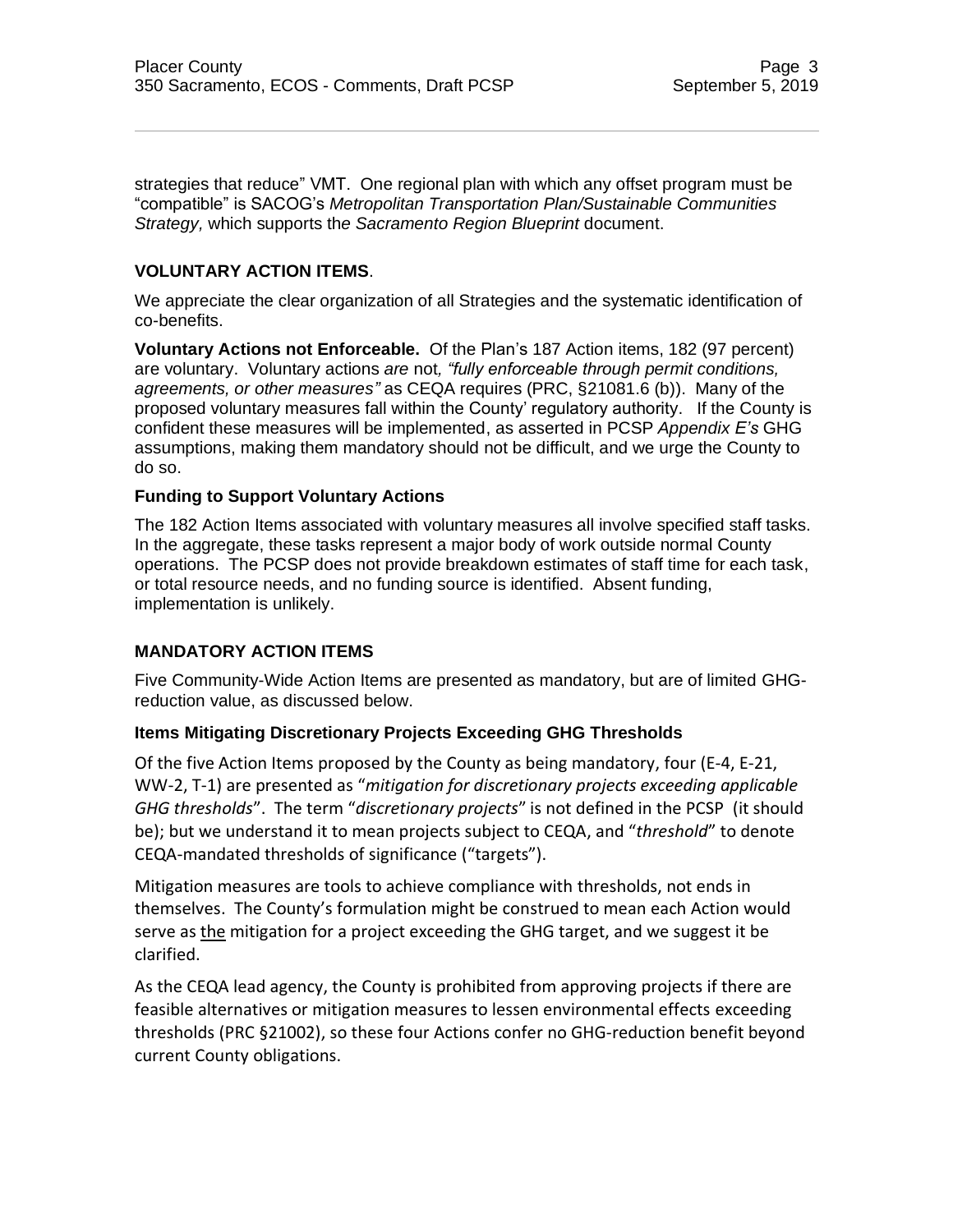These four Action Items are discussed individually below.

# **Strategy E-4, Action Item 1: Require CalGreen Tier 1.**

This Item would require development subject to CEQA and not meeting GHG thresholds to comply with CALGreen Tier 1 standards. Please see the above comment re mitigation of discretionary projects. In addition, State policy is that all new residential buildings be Zero-Net-Energy starting in 2020, and this will almost certainly be reflected in the next triennial CalGreen update, rendering this Action of only short-term benefit.

# **Strategy E-21, Action Item 1: Non-residential Photovoltaic (PV)**

This Item is supportive and no GHG reductions are claimed. It would require "new, largescale nonresidential buildings" subject to CEQA and not meeting GHG thresholds to include rooftop photovoltaic systems. Please see above comment re mitigation of discretionary projects.

CalGreen requires PV installs on all new low-rise homes starting 2020. New nonresidential construction must be "solar ready", dedicating rooftop space for future solar systems. Solar installs will almost certainly be required for new non-residential buildings in the next triennial CalGreen update, rendering this Action of only short-term benefit.

The Action as written is somewhat unclear:

- The term "large-scale" is undefined.
- The "*and/or*" term makes it uncertain whether the intent is to always require storage; and if/when storage might be required absent solar arrays.

# **Strategy WW-2, Action Item 1: Water Efficiency**

Please see above comment re mitigation of discretionary projects.

- It would be useful to identify the source of the proposed more stringent standard, and to state the current State standard to allow comparison.
- The Appendix F analysis is unclear re how assumed percent of "new homes installing beyond-code fixtures in future years" was derived.

# **Strategy WW-6, Action Item 1: Water Efficient Landscaping**

This Action Item requires "*water-efficient landscaping…consistent with the Water Efficient Landscaping Ordinance (WELO*)".

• The WELO is already in force, and is presumably already factored into the County's GHG Emissions inventory. If so, further reduction should not be credited. Please clarify.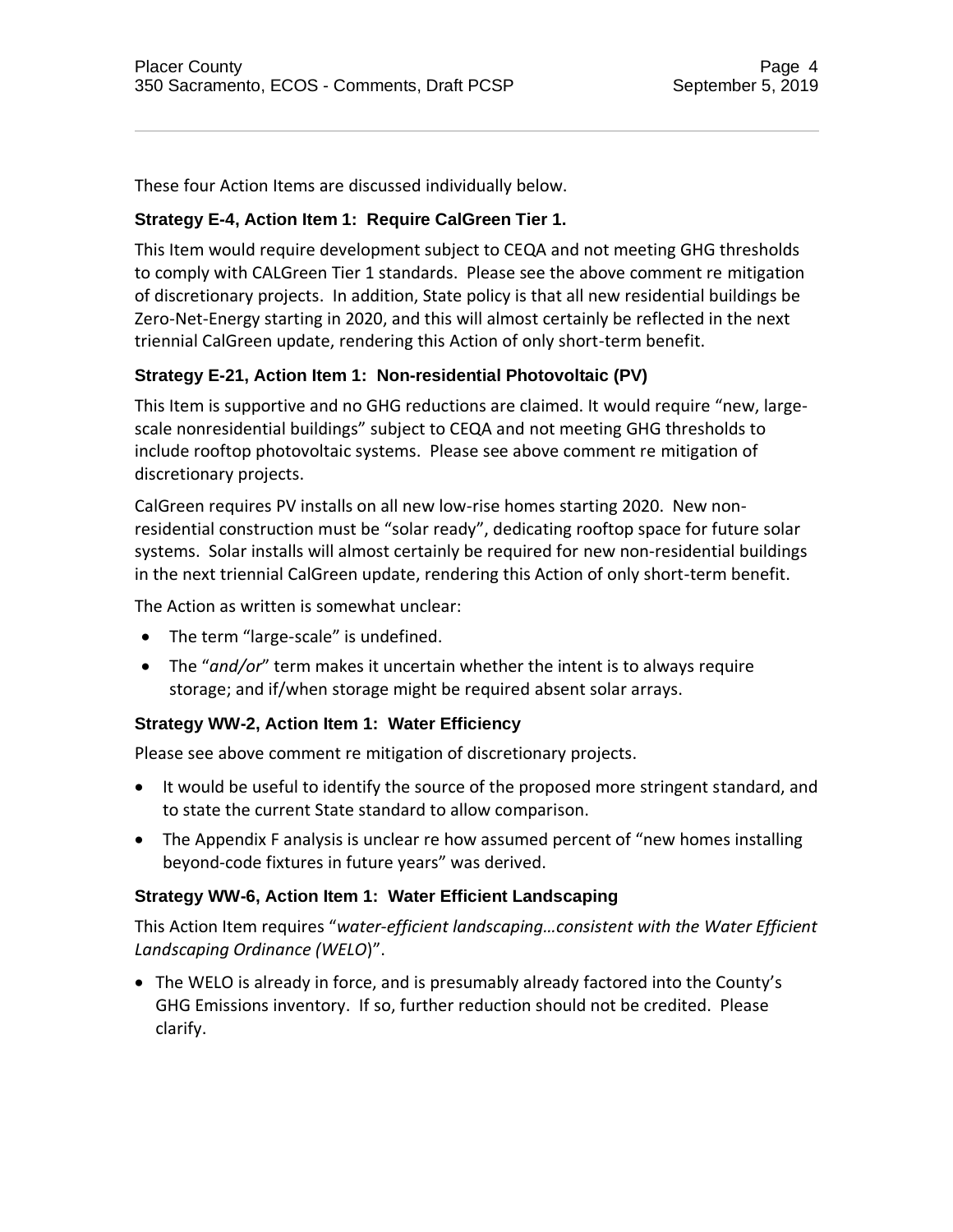### **Strategy T-1, Action Item 1: EV Charging** <sup>3</sup>

The following would be required for discretionary projects exceeding applicable GHG thresholds. Please see above comment re mitigation of discretionary projects. We suggest these measures be made mandatory for all new construction, and be augmented as described below.

### T-1.2: *Require new residential one- and two-family dwelling units include wiring*.

- We suggest requiring a NEMA 14-50 outlet installed at the end of the wiring. This is a low-cost item  $(-\bar{$}10)$  that saves homebuyers from having to contract with an electrician to add the outlet (\$300) (see related recommendation for multifamily installs).
- T-1.3 *Require new multifamily residential and residential mixed-use development, install EV-Capable and EVSE- Installed Level 2 charging stations at the state's code requirement for 3% of parking spaces.*
	- We recommend instead of Level 2 charging stations, the County require only a weather-proof NEMA 14-50 electrical outlet (EVSE-Ready Outlet option) at parking locations. Occupants could provide their own charger (\$350 and up) suiting their needs, lowering development costs, and allowing charger customization and mobility.
	- 2019 CalGreen requires a minimum of 10% of EV-capable spaces, and provides two additional levels: Tier 1, extending coverage to 15% of parking spaces, and Tier 2 extending coverage to 20%. Given the much lower cost of running conduit during construction and not requiring a full charging station, per the above, the county should require Tier 2 (20% coverage).

#### **Add three additional sub-strategies:**

- T-1.5 Adopt processes and standards in the Governor's Office of Business and Economic Development (GO-Biz), *[Electric Vehicle Charging Station Permitting](http://businessportal.ca.gov/wp-content/uploads/2019/07/GoBIZ-EVCharging-Guidebook.pdf)  [Guidebook](http://businessportal.ca.gov/wp-content/uploads/2019/07/GoBIZ-EVCharging-Guidebook.pdf)*. The Guidebook is designed to lower investment costs and accelerate installation of public and private EV charging. Placer can join other counties on the statewide *[Scorecard](http://www.business.ca.gov/Portals/0/Files/Permitting%20Electric%20Vehicle%20Charging%20Stations%20Scorecard_Updated_7.9.19.pdf)* as an "EVCS Permit Ready All Star.<sup>4</sup>
- T-1.6: Conduct robust and ongoing outreach to publicize the benefits of ZEVs.
- T-1.7: Provide Level 1 trickle charging at major transit pick up points.
- 3 The formatting of Strategy T-1 is anomalous: in addition to Action Items, four sub-strategies are presented, three of which could be identified as mandatory. However, they are consolidated under one Action Item, and we count them as such here.
- 4 *Electric Vehicle Charging Station Permitting Guidebook*: http://businessportal.ca.gov/wpcontent/uploads/2019/07/GoBIZ-EVCharging-Guidebook.pdf *Scorecard*: http://www.business.ca.gov/Portals/0/Files/Permitting Electric Vehicle Charging Stations Scorecard\_Updated\_7.9.19.pdf